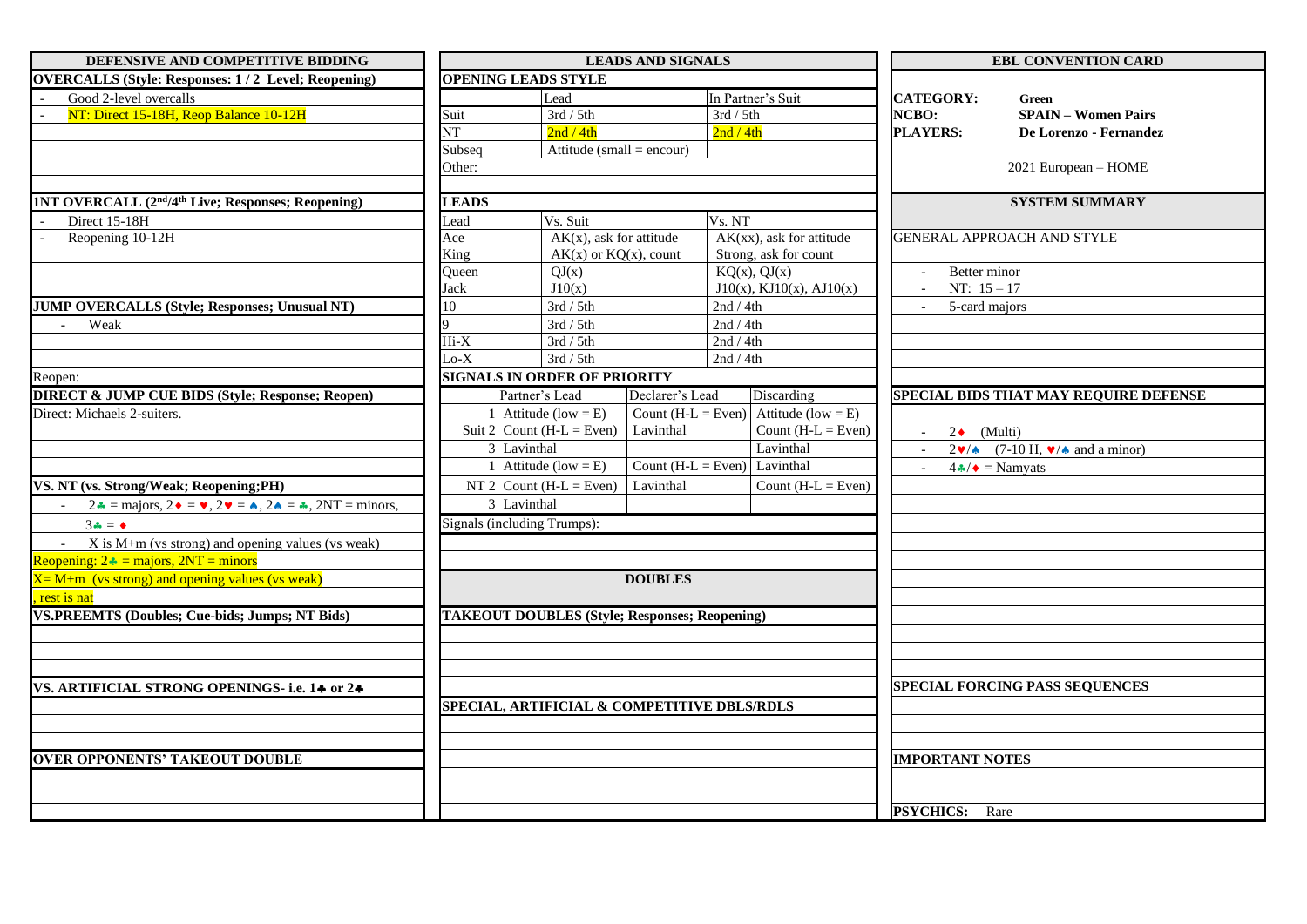| <b>OPENING</b>                | $\begin{array}{ll} \mathrm{TCK}\ \mathrm{F}\\ \mathrm{ARTFICIAL} \end{array}$ | MIN. NO. OF<br>CARDS             | NEG.DBL<br>THRU       | <b>DESCRIPTION</b>                                     | <b>RESPONSES</b>                                                                          | <b>SUBSEQUENT ACTION</b> | <b>COMPETITIVE &amp; PASSED</b><br><b>HAND BIDDING</b> |
|-------------------------------|-------------------------------------------------------------------------------|----------------------------------|-----------------------|--------------------------------------------------------|-------------------------------------------------------------------------------------------|--------------------------|--------------------------------------------------------|
| $1 -$                         |                                                                               | 3                                | $4\bullet$            | 11-21H, better minor                                   | 2↓ = Natural GF, 2♦ = ↑ invitational                                                      | See notes                |                                                        |
| $1\bullet$                    |                                                                               | $\mathfrak{Z}$                   | $4\bullet$            | 11-21H, better minor                                   | 2 ◆ = Natural GF, $3 \div = \rightarrow$ invitational                                     | See notes                |                                                        |
|                               |                                                                               |                                  |                       |                                                        |                                                                                           |                          |                                                        |
| $1$ v                         |                                                                               | 5                                | $4\bullet$            | $11 - 21H$                                             | $2NT = fit 10+,$ Drury (2Clubs)                                                           | See notes                |                                                        |
| $1\spadesuit$                 |                                                                               | 5                                | $4\blacktriangledown$ | $11 - 21H$                                             | $2NT = fit 10 + ,Drury (2Clubs)$                                                          | See notes                |                                                        |
| <b>INT</b>                    |                                                                               |                                  | $4\bullet$            | $15 - 17H$                                             | Stayman, Transfers, 2NT = Invitational                                                    | See notes                |                                                        |
|                               |                                                                               |                                  |                       |                                                        |                                                                                           |                          |                                                        |
| $2\bullet$                    | $\boldsymbol{\mathrm{X}}$                                                     | $\overline{0}$                   |                       | Strong, indeterminate                                  | $2 \cdot =$ Waiting bid                                                                   | See notes                |                                                        |
|                               |                                                                               |                                  |                       |                                                        |                                                                                           |                          |                                                        |
| $2\bullet$                    | $\mathbf X$                                                                   | $\overline{0}$                   | $4\bullet$            | Multi (weak-M or strong-m or<br>$24 + \text{balanced}$ | $2\mathbf{v}/\mathbf{v} = p/c$ , $2ST = ask$ , $3\mathbf{v} = Invitational$ in majors     | See notes                |                                                        |
|                               |                                                                               |                                  |                       |                                                        |                                                                                           |                          |                                                        |
| $2\bullet$                    | $\mathbf X$                                                                   | $\mathfrak{Z}$                   |                       | 7–10H, $\bullet$ and a minor                           | 2ST = Strong ask, $3 \cdot \bullet = p/c$ , $3 \cdot \bullet =$ Invitational in $\bullet$ | See notes                |                                                        |
|                               | $\mathbf X$                                                                   | 5                                |                       |                                                        |                                                                                           | See notes                |                                                        |
| 2 <sub>•</sub>                |                                                                               |                                  |                       | 7–10H, $\bullet$ and a minor                           | 2ST = Strong ask, $3 \cdot \bullet = p/c$ , $3 \cdot \bullet =$ Invitational in $\bullet$ |                          |                                                        |
| 2NT                           |                                                                               |                                  |                       | $20-21H$                                               | Stayman, transfers, $3 \triangle =$ minors GF                                             | See notes                |                                                        |
|                               |                                                                               |                                  |                       |                                                        |                                                                                           |                          |                                                        |
| $3 -$                         |                                                                               | $\overline{7}$<br>$\overline{7}$ |                       | Preemptive                                             |                                                                                           |                          |                                                        |
| $3+$<br>$3\blacktriangledown$ |                                                                               | $\overline{7}$                   |                       | Preemptive<br>Preemptive                               |                                                                                           |                          |                                                        |
| 3 <sub>A</sub>                |                                                                               | $7\phantom{.0}$                  |                       | Preemptive                                             |                                                                                           |                          |                                                        |
|                               |                                                                               |                                  |                       |                                                        |                                                                                           |                          |                                                        |
| 3NT                           | $\boldsymbol{\mathrm{X}}$                                                     |                                  |                       | 7-8 solid minor suit                                   |                                                                                           | See notes                |                                                        |
|                               |                                                                               |                                  |                       |                                                        |                                                                                           |                          |                                                        |
| 4.4                           | $\mathbf X$                                                                   | $\overline{0}$                   |                       | Namyats                                                |                                                                                           |                          |                                                        |
| $4\bullet$                    | $\mathbf X$                                                                   | $\overline{0}$                   |                       | Namyats                                                |                                                                                           |                          |                                                        |
| 4                             |                                                                               |                                  |                       | Preemptive                                             |                                                                                           |                          |                                                        |
| $4^$                          |                                                                               |                                  |                       | Preemptive                                             |                                                                                           |                          |                                                        |
| 4NT                           |                                                                               |                                  |                       |                                                        |                                                                                           |                          | <b>HIGH LEVEL BIDDING</b>                              |
| 54<br>$5^{\bullet}$           |                                                                               |                                  |                       |                                                        |                                                                                           |                          |                                                        |
|                               |                                                                               |                                  |                       |                                                        |                                                                                           |                          |                                                        |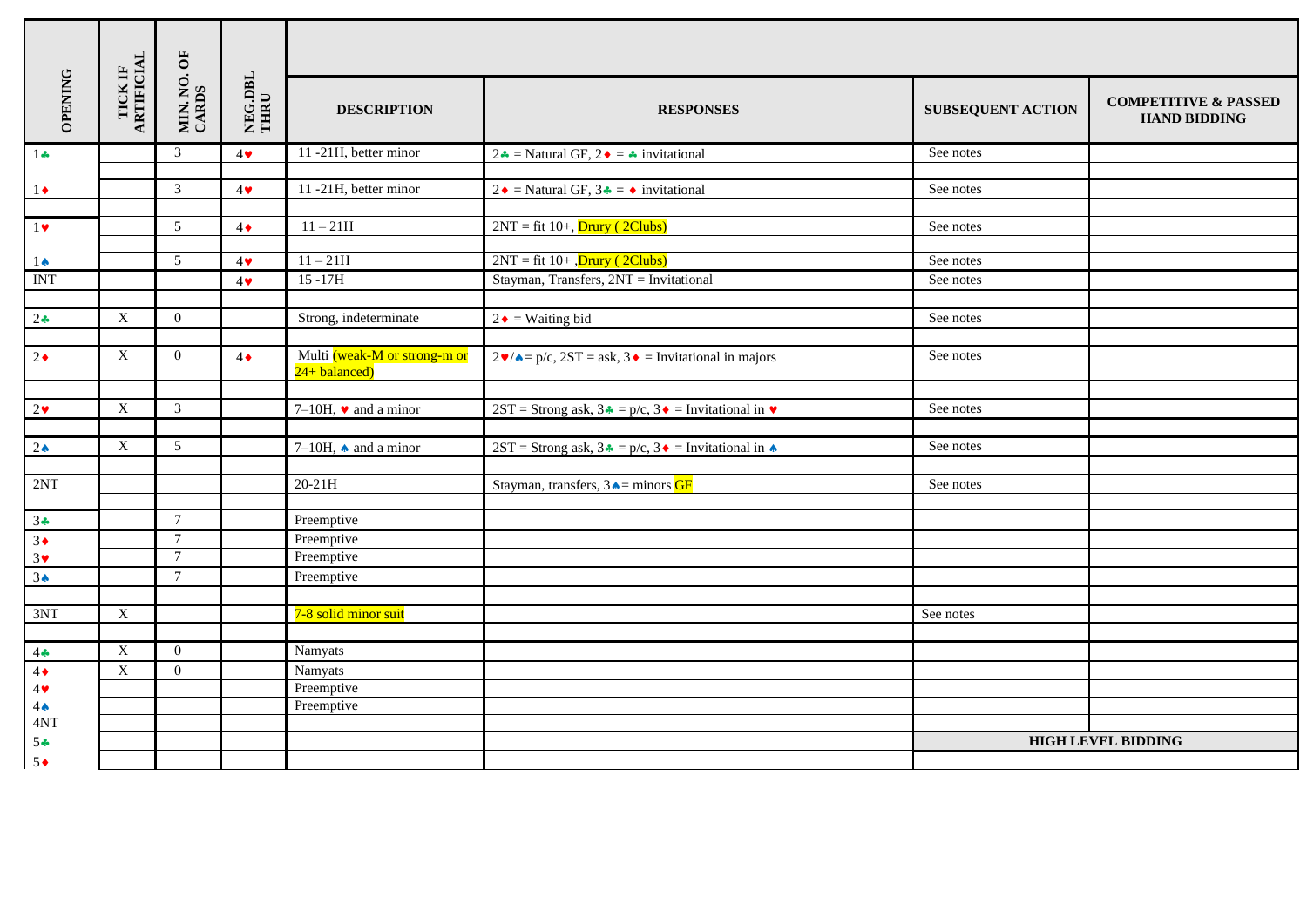# **Opening bids**

| $1\bullet$                 | $11 - 21H$ , $3 + \bullet$ .                                 |
|----------------------------|--------------------------------------------------------------|
| $1\bullet$                 | $11 - 21H$ , $3 + \bullet$ .                                 |
| $1$ $\sqrt{2}$             | $11 - 21H$ , 5-card.                                         |
| 1NT                        | Balanced, $15 - 17H$ . May have 5M or 6m.                    |
| $2\bullet$                 | 22+, indeterminate.                                          |
| $2\bullet$                 | Multi (2-weak in a major OR 24+ bal OR strong in a minor).   |
| $2\blacktriangledown$      | 5-5 in $\blacktriangledown$ and a minor, 7 – 10H.            |
| $2\spadesuit$              | 5-5 in $\triangle$ and a minor, 7 – 10H.                     |
| 2NT                        | Balanced, $20 - 21H$ .                                       |
| $3\cdot\sqrt{\frac{4}{2}}$ | Preemptive.                                                  |
| 3NT                        | $7(8)$ solid minor suit.                                     |
| $4\clubsuit/4\spadesuit$   | 7 or 8 suit with 0 or 1 loser in trumps. 3 or 4 total losers |
| $4\sqrt{44}$               | Preemptive.                                                  |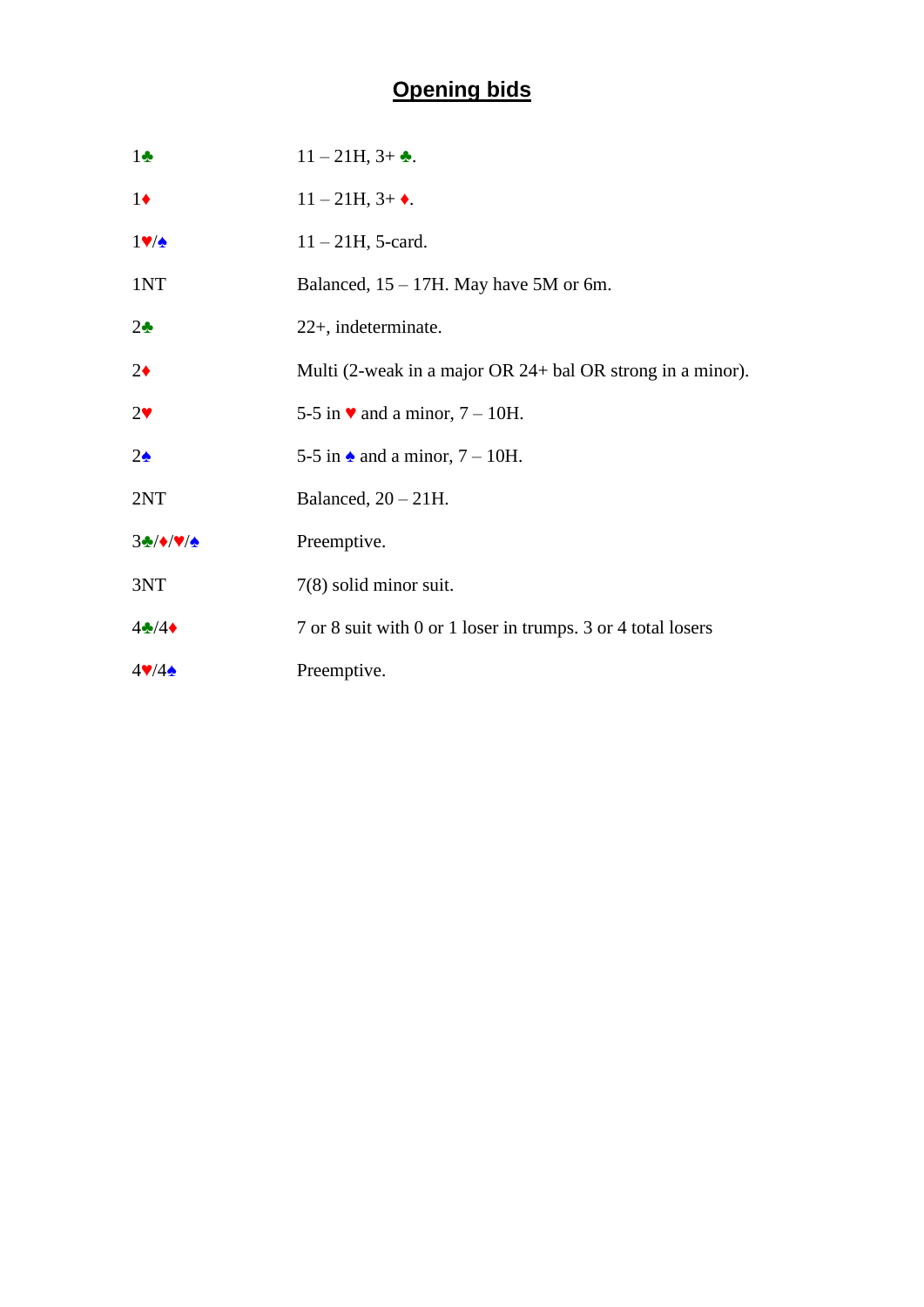## **1. Leads, signals, discards**

### **1.1** Leads against NT contracts

| $A$ (AKx):                             | Ask for attitude (low = encouraging)   |
|----------------------------------------|----------------------------------------|
| K (Strong holding):                    | Ask for unblock or count.              |
|                                        | Exception: If dummy has void           |
|                                        | or singleton, then ask for attitude    |
|                                        | $(low = \text{encouraging})$           |
| $Q$ (KQx or QJx):                      | Ask for attitude (low $=$ encouraging) |
| $J$ (J10x or KJ10x or AJ10x):          | Ask for attitude (low = encouraging)   |
| 10 (109x or Q109 or K109x or A109x):   | Ask for attitude (low $=$ encouraging) |
| 10(109xx)                              | Ask for attitude (low = encouraging)   |
| Second highest (10xxx or worse; xxx)   |                                        |
| Fourth highest (Jxxx or better; xxxxx) |                                        |
| Second highest (Hxx)                   |                                        |

- If dummy wins with J or lower: Give count (high – low = even)

- At partner's suit,  $2$  th  $\&$  4th.

### **1.2** Leads against suit contracts

| $A$ (AKx):                                                            | Ask for attitude (low = encouraging)<br>Exception 1: Dummy has a singleton, Lavinthal.<br>Exception 2: Dummy has Q, then COUNT                                                   |
|-----------------------------------------------------------------------|----------------------------------------------------------------------------------------------------------------------------------------------------------------------------------|
| $K$ (AKx or KQx):                                                     | Ask for count.<br>Exception 1: Dummy has a singleton, Lavinthal.<br>Exception 2: Dummy has A (not singleton) without<br>the J, attitude.<br>Exception 3: Dummy has Q, then COUNT |
| $Q$ (QJ <sub>x</sub> ):<br>$J$ (J10x):<br>$10(109x)$ :<br>3rd $&$ 5th | Ask for attitude (low = encouraging)<br>Ask for attitude (low = encouraging)<br>Ask for attitude (low = encouraging)                                                             |

- If dummy wins with J or lower: Give count  $(high - low = even)$ 

### **1.3** Signals and discards against NT contracts

- Smith signal (both players) if it is necessary.  $-\rightarrow$ HIGH ENC
- $\text{-}$  First discard = Lavinthal (middle card = no special interest)
- Rest of discards = Present count.
- Attacking or signaling,  $low = \text{encouraging}$ .

### **1.4** Signals and discards against suit contracts

- First discard = Attitude (low = encouraging, middle = no special interest)
- Rest of discards = Present count.
- Attacking or signaling,  $low = \text{encouraging}$ .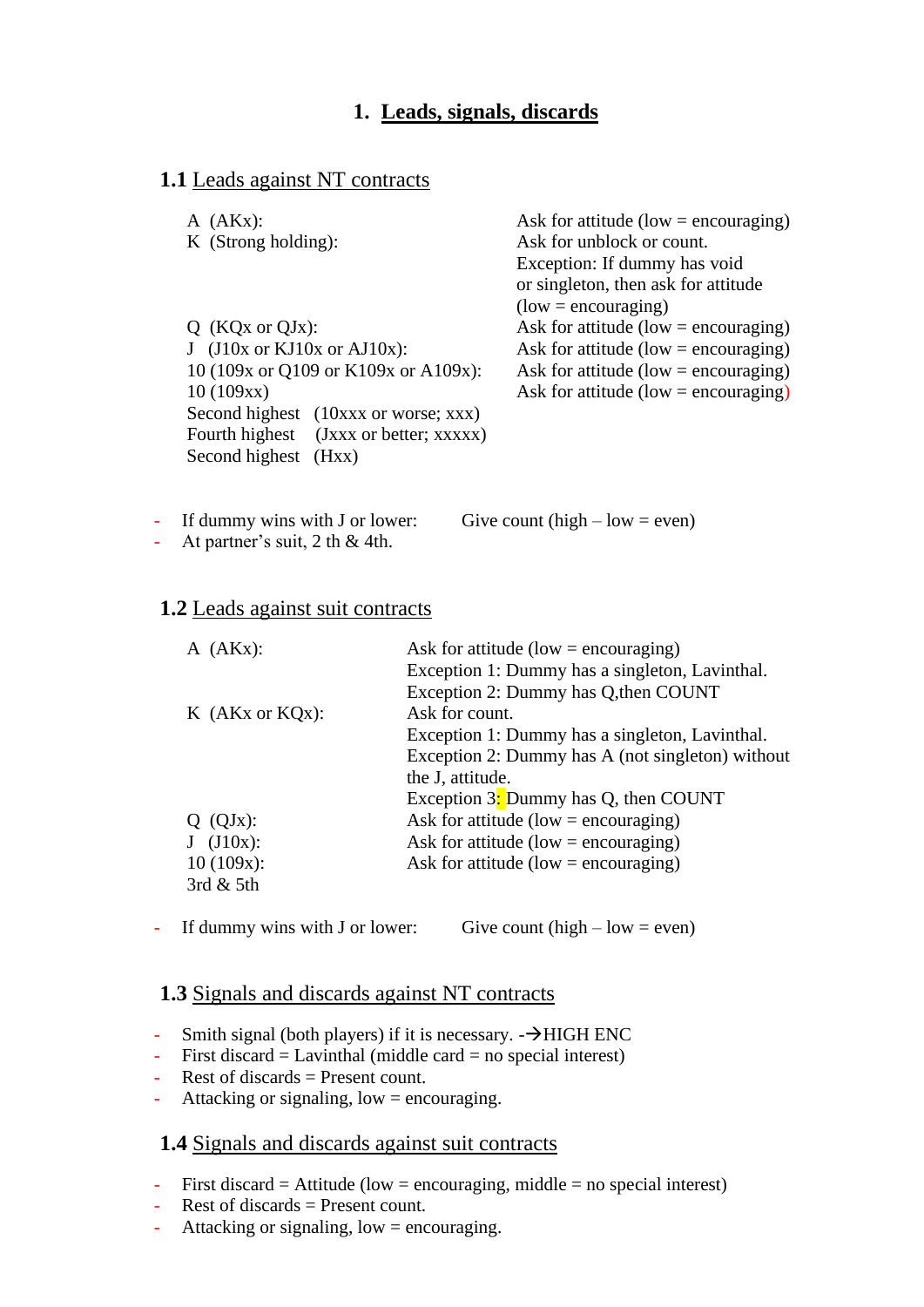# **2. 1M opening**

- Without opponents overcall:

| $1\spadesuit$                                    | 11-21 H, $5 + cards$                                                                |
|--------------------------------------------------|-------------------------------------------------------------------------------------|
| $1\spadesuit - 1NT$                              | Not forcing. Then:                                                                  |
| 2NT                                              | Any GF.                                                                             |
| $1\triangle - 2x$                                | Forcing up to 2NT or 3x.                                                            |
| $1\triangle - 2NT$                               | INV or better $3+$ . Then:                                                          |
| $3\bullet$                                       | $12 + \text{with}$ • shortness                                                      |
| $3 \cdot / \cdot$                                | $12 + with \rightarrow \rightarrow$ shortness.                                      |
| $3\spadesuit$                                    | <b>MIN</b>                                                                          |
| 3NT                                              | 15 -19 balanced.                                                                    |
| $4-1$                                            | $12 +$ , good 2-suiter.                                                             |
| $4\spadesuit$                                    | 13-14 w/o short                                                                     |
| $1\spadesuit - 3\clubsuit/\spadesuit$            | Jump-fit, $10+$ (then, $3\spadesuit$ minimum)                                       |
| $1\spadesuit - 3\spadesuit$                      | <b>WEAK IN H</b>                                                                    |
| $1\triangle - 3\triangle$                        | WEAK $4 + \text{cards}$ .                                                           |
| $1\spadesuit - 4\clubsuit/\spadesuit/\spadesuit$ | Splinter, usually $10 - 12$ .                                                       |
| $1\triangle - 4\triangle$                        | WEAK 5+cards. (less than 10 PH)                                                     |
|                                                  |                                                                                     |
|                                                  | $1\blacktriangle - 2\blacktriangle$ (passed hand)<br>Drury-fit, invitational. Then: |
| $2\Delta$                                        | No opening values.                                                                  |
| $2^{\bullet}$                                    | Natural                                                                             |
| $2\bullet$                                       | Forcing, ambiguous                                                                  |
|                                                  | Other below game GF, slam interest                                                  |

- After double by opponents

| $1\triangle - (X) - XX$                                   | $10+$ , usually without fit, no GF           |
|-----------------------------------------------------------|----------------------------------------------|
| $1\spadesuit - (X) - 2\clubsuit/\spadesuit/\spadesuit$    | Negative free bid                            |
| $1\triangle - (X) - 2NT$                                  | $10+$ with fit                               |
| $1\blacktriangle - (X) - 3\blacktriangle / \blacklozenge$ | Jump-fit, $10+$ (then, $3\triangle$ minimum) |
| $1\triangle - (X) - 3\blacktriangledown$                  | WEAK in H                                    |
| $1\blacktriangle - (X) - 3\blacktriangle$                 | Barrage                                      |
| $1\spadesuit - (X) - 4\clubsuit/\spadesuit/\spadesuit$    | Splinter                                     |
|                                                           |                                              |

- After overcall by opponents. **Only splinter in opponent suit, rest is jump-fit or to play**

| Take-out          |
|-------------------|
| Negative free bid |
| $10+$ with fit    |
| Jump-fit, $10+$   |
| To play           |
|                   |
|                   |

| $1\blacktriangledown$ - $(2\blacktriangle)$ - $2NT$                  | LEBENSHOL |                  |
|----------------------------------------------------------------------|-----------|------------------|
| $1\blacktriangledown$ - (2 $\blacktriangle$ ) – pass-pass-X-pass-2NT |           | <b>LEBENSHOL</b> |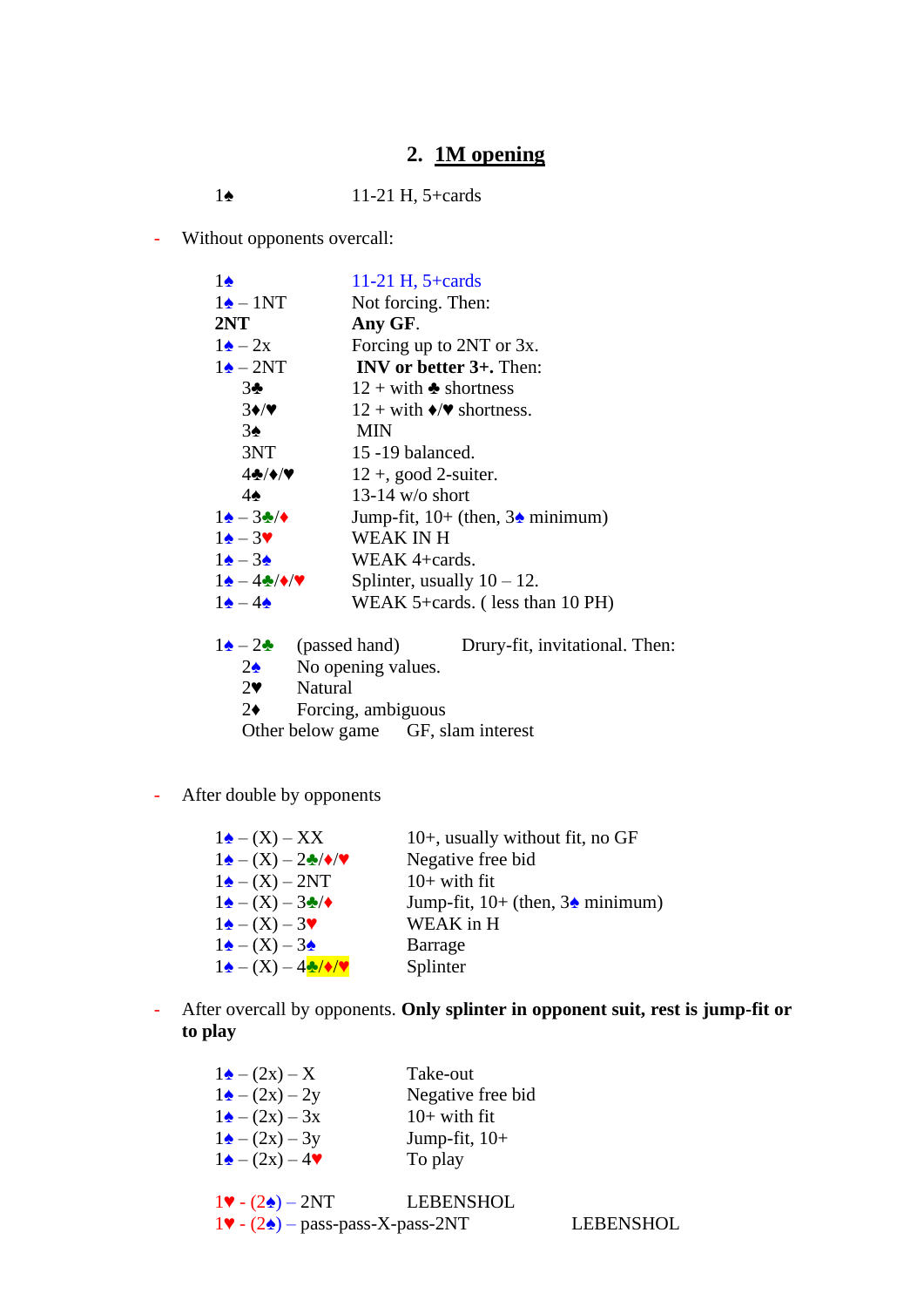### - **Note: Only splinter in opponent suit, rest is jump-fit or to play**

| $1\triangle - (2NT$ minors) – X                                                     | For penalties in at least one minor                |
|-------------------------------------------------------------------------------------|----------------------------------------------------|
| $1\blacktriangle - (2NT \text{ minors}) - 3\blacktriangle$                          | $\bullet$ suit, 10+.                               |
| $1\blacktriangle - (2NT \text{ minors}) - 3\blacklozenge$                           | $\triangle$ support, 10+.                          |
| $1\blacktriangle - (2NT \text{ minors}) - 3\blacktriangledown$                      | $\bullet$ suit, 6 – 9.                             |
| $1\blacktriangle - (2NT \text{ minors}) - 3\blacktriangle$                          | $\triangle$ support, $6-9$                         |
| $1\blacktriangle - (2\blacktriangle$ Michaels) – X                                  | For penalties in at least one suit                 |
| $1\triangle - (2\triangle$ Michaels) – 2NT                                          | Lebenshol, transfer to $3\clubsuit$ . Then:        |
| Pass with clubs                                                                     |                                                    |
| $3\rightarrow\prime\prime$ Natural weak                                             |                                                    |
| $3\spadesuit$ Weak support 5-9                                                      |                                                    |
| $3NT$ To play, with stopper in $\blacktriangledown$ .                               |                                                    |
| $1\blacktriangle - (2\blacktriangle$ Michaels) – $3\blacktriangle / \blacktriangle$ | Natural, F1.                                       |
| $1\spadesuit - (2\spadesuit$ Michaels) – 3                                          | GF with support.                                   |
| $1\blacktriangle - (2\blacktriangle$ Michaels) – 3 $\blacktriangle$                 | • Invitational                                     |
| $1\triangle - (2\triangle$ Michaels) – 3NT                                          | To play, without stopper in $\blacktriangledown$ . |
|                                                                                     |                                                    |

## **3. 1m opening**

 $-3<sup>rd</sup>$  suit forcing

 $1$  →  $-1$   $\triangle$  $2\cdot\mathbf{I} - 2\cdot\mathbf{V}$  Forcing one round

 $\omega_{\rm eff}$ th suit. GF when  $4<sup>th</sup>$  suit is bid at 3-level, F1 when  $4<sup>th</sup>$  suit is bid at 2-level (but GF if  $4<sup>th</sup>$  suit bidder bids again).

| $1\clubsuit - 1\blacklozenge - 1\blacklozenge - 1\spadesuit$      | F1, 4-cards $\triangle$ . (GF if responder bids again 3-level) |
|-------------------------------------------------------------------|----------------------------------------------------------------|
| $1\clubsuit - 1\blacklozenge - 1\blacktriangledown - 2\spadesuit$ | GF, no 4-cards $\triangle$ .                                   |

- Roudinescu

| $1\bigarrow -1\bigarrow -1NT-$ ??                                                                | 2. Ask for min/max and 2/3 cards in $\triangle$            |
|--------------------------------------------------------------------------------------------------|------------------------------------------------------------|
|                                                                                                  | $2\blacklozenge/\blacktriangledown/\blacktriangle$ To play |
|                                                                                                  | 2NT Transfer to $3\blacktriangleright$                     |
|                                                                                                  | $3\cdot\sqrt{\bullet/\bullet}$ GF, 5-5.                    |
|                                                                                                  | $3\spadesuit$ GF, 6 cards.                                 |
| $1\clubsuit - 1\spadesuit - 1NT - 2\spadesuit - 2x - 3V$ GF, 5-4                                 |                                                            |
| $1\clubsuit - 1\spadesuit - 1NT - 2\clubsuit - 2x - 2\spadesuit$                                 | Invitational with $6+$ cards                               |
| $1\clubsuit - 1\spadesuit - 1NT - 2\clubsuit - 2\spadesuit - 2\spadesuit$ Invitational with 5-4. |                                                            |

- Check-back

 $1\clubsuit - 1\spadesuit - 2NT - 3\spadesuit - ?$  3 $\spadesuit$  4-card  $\spadesuit$  and 3-card  $\spadesuit$  $3\bullet$  4-card  $\bullet$  but no 3-card  $\bullet$  $3\cdot$  3-card  $\cdot$  but no 4-card  $\cdot$ 3NT No 4-card ♥ and no 3-card ♠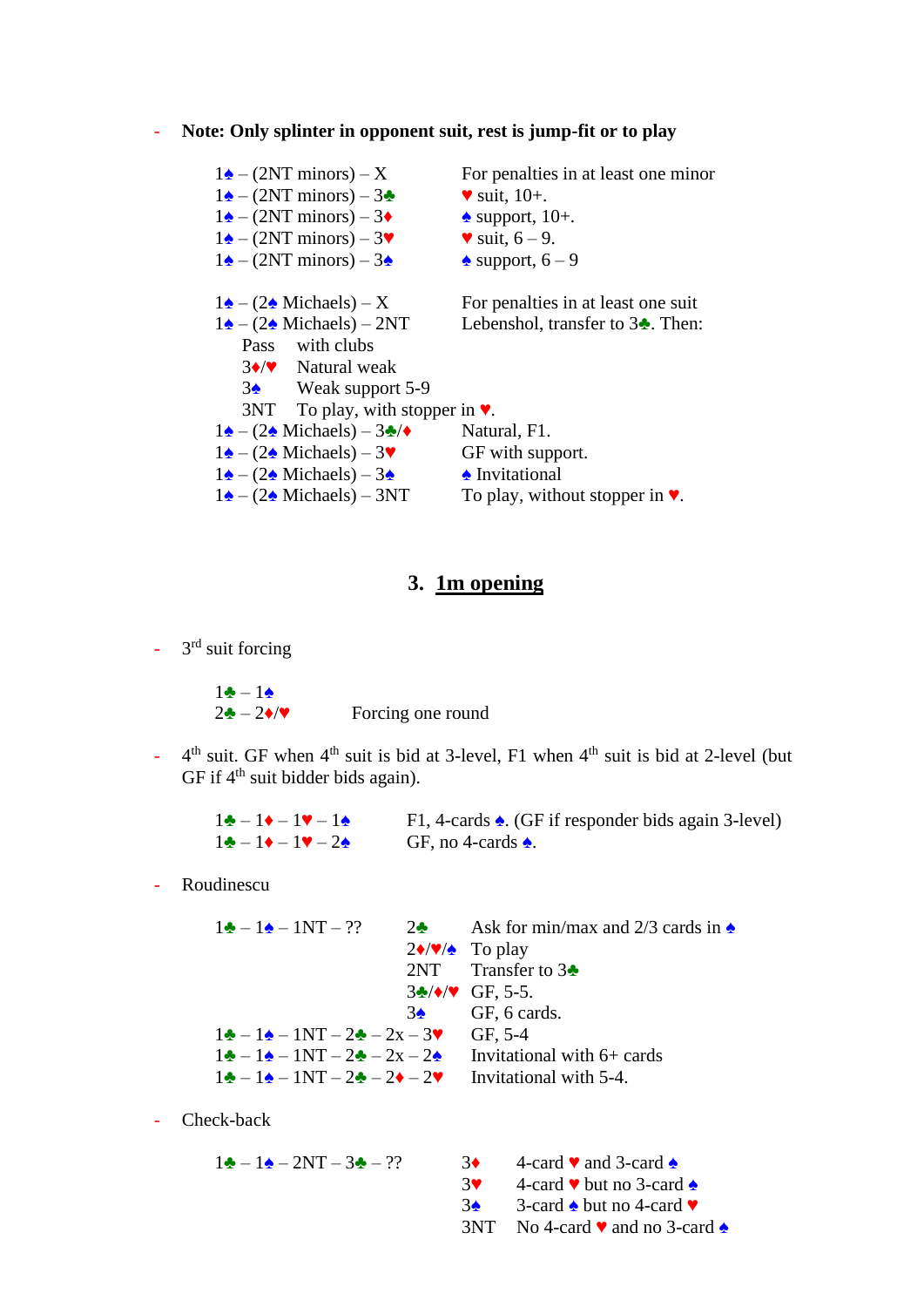#### - Reverse minors

 $1\clubsuit - 2\clubsuit$  GF, 4+ clubs. Then: 2♦/♥/♠ Not minimum, stopper in ♦/♥/♠ (not necessarily 4 cards) 2NT Minimum, balanced. 3♣ Minimum, unbalanced.  $3\sqrt{\frac{9}{2}}$  Splinter, with 5+ clubs.  $1\div -2\div$  **Invitational with**  $\div$ <br>1 $\div -3\div$  **Preemptive,** 5+ clubs Preemptive,  $5+$  clubs.  $1\clubsuit - (X) - ?$  2 $\spadesuit$  6 – 9, 4+ clubs.  $XX = 10+$ , no 4 clubs. 2NT **10+, 4+ ♣** 3♣ Preemptive, 5+ clubs.  $1\bullet - (1x) - ?$  2 $\bullet$  6 – 9, 4+ clubs.  $2x \t10+$ , 4+ clubs. 2NT Natural 3♣ Preemptive, 5+ clubs.  $1\blacklozenge - 2\blacklozenge$  GF, 4+ diamonds. Then: 2♥/♠/3♣ Not minimum, stopper in ♥/♠/♣ (not necessarily 4 cards)). 2NT Minimum, balanced. 3♦ Minimum, unbalanced.  $3\sqrt{2}/4\cdot 5$  Splinter, with 5+ diamonds.  $1\rightarrow -3\rightarrow$  **Invitational with**  $\rightarrow$ <br>1 $\rightarrow -3\rightarrow$  **Preemptive** Preemptive  $1 \cdot (-X) - ?$  2 6 – 9, 4+ diamonds.  $XX = 10+$ , no 4 diamonds. 2NT **10+, 4+ ♦** 3♦ Preemptive, 5+ diamonds.

 $1 \cdot (-1 x) - ?$  2 6 – 9, 4+ diamonds.  $2x \t 10+, 4+$  diamonds. 2NT Natural 3♦ Preemptive, 5+ diamonds.

### **4. 1NT opening**

1NT Balanced, 15 – 17H. May have 5M or 6m

- Without opponents overcall

| $1NT-2\bullet$                          | Stayman (3 possible answers). Then: |
|-----------------------------------------|-------------------------------------|
| $2\bullet - 2\blacktriangledown$        | 4-4 majors, weak                    |
| $2\blacktriangledown - 2\blacktriangle$ | 4-card, invitational                |
| $2\bullet - 4\bullet$                   | Majors. Slam interest.              |
| $2\bullet - 4\bullet$                   | Majors. No slam interest.           |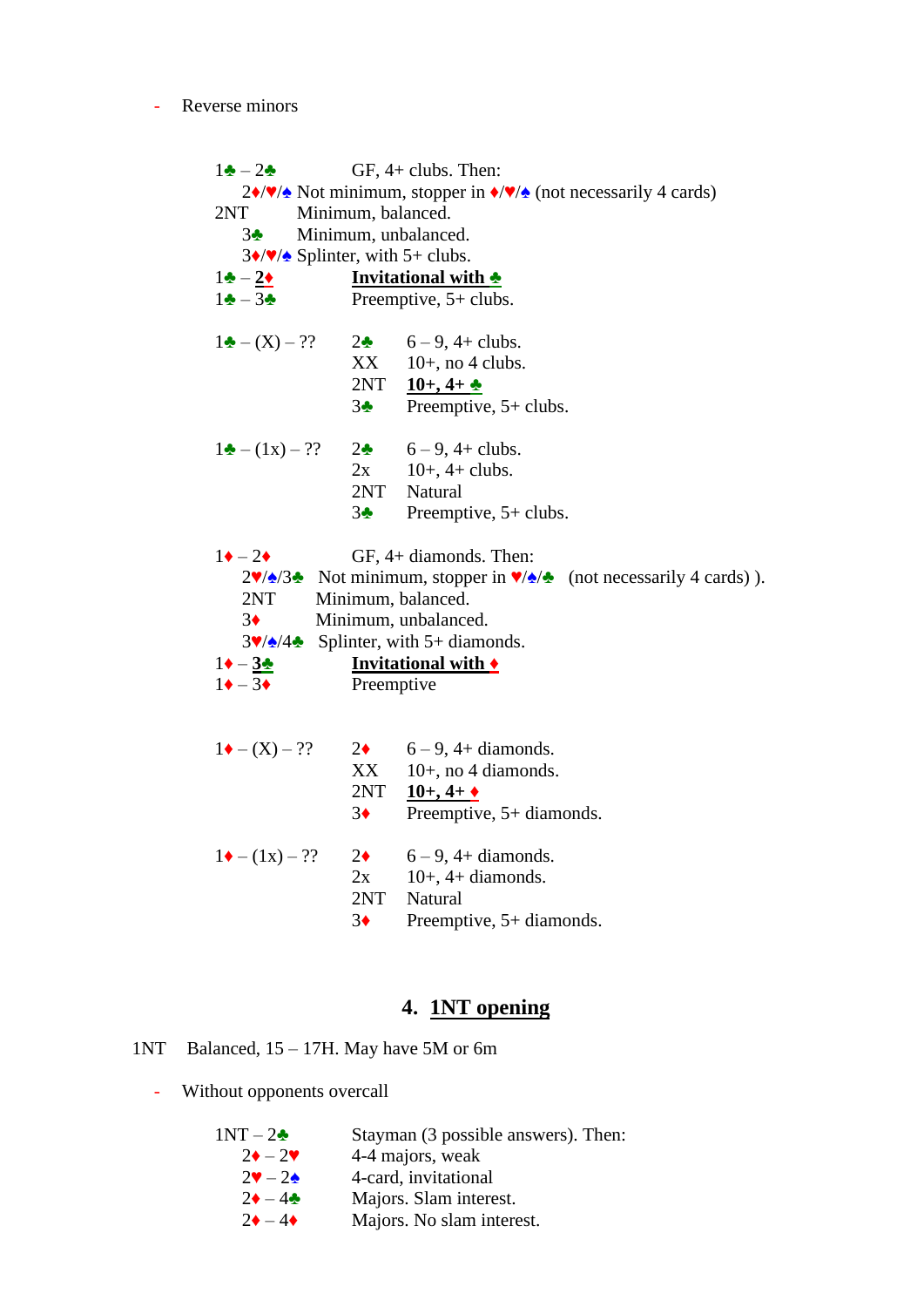| $1NT - 2\cdot$     | Transfer $\sqrt{\diamond}$                                                   |
|--------------------|------------------------------------------------------------------------------|
| $1NT - 2\sqrt{3}$  | Transfer $\triangle$ / $\triangle$ (Weak or show GF bidding singleton later) |
| $1NT - 2NT$        | Invitational                                                                 |
| $1NT - 3\bullet$   | GF, minors                                                                   |
| $1NT - 3V/\sim$    | GF, similar to 3-suiter, show singleton $\sqrt{\triangle}$                   |
| $1NT - 4$          | Transfer $\blacktriangledown$ 6 cards                                        |
| $1NT - 4\bullet$   | Transfer $\triangle$ 6 cards                                                 |
| $1NT - 4V/\lambda$ | To play                                                                      |
| $1NT - 4NT$        | <b>Quantitative.</b> Then:                                                   |
|                    | 5 clubs/5D: Maximum. Slam acceptation. 4 cards                               |
|                    | 6clubs/6D: Maximum. Slam acceptation. 5cards                                 |
|                    |                                                                              |

To play or correct (6nt included)

- After overcall by opponents

 $1NT - (2**v**) - ??$   $X = Take-out$  $2\triangle$  = Weak 2NT = Lebenshol  $3m = GF$ , natural

# **5. 2**♣ **opening**

- Usually 2♦ response (waiting bid; exception: bid 6+ good suit)

| $2\bullet - 2\bullet - 2NT$                                                                 | $22 - 23H$                           |
|---------------------------------------------------------------------------------------------|--------------------------------------|
| $2\clubsuit - 2\blacklozenge - 2\blacktriangledown/\blacktriangle/3\clubsuit/\blacklozenge$ | $21H+$                               |
| $2\clubsuit-2\bullet-3\blacktriangledown/\spadesuit$                                        | $21H+$ , very good suit.             |
| $2 - 2 - 4$                                                                                 | 2-suiter $\triangle$ and a major     |
| $2\clubsuit - 2\spadesuit - 4\spadesuit$                                                    | 2-suiter in both majors, To choose   |
| $2\clubsuit - 2\spadesuit - 4\blacktriangledown$                                            | 2-suiter $\bullet$ and               |
| $2\clubsuit - 2\spadesuit - 4\spadesuit$                                                    | 2-suiter $\triangle$ and $\triangle$ |
| $2\bullet - 2\bullet - 4NT$                                                                 | 2-suiter in both minors              |

## **6. 2**♦ **opening**

| $2\bullet - 2\blacktriangledown/\blacktriangle$       | Pass or correct                                                                                                                |
|-------------------------------------------------------|--------------------------------------------------------------------------------------------------------------------------------|
| $2\blacklozenge - 2NT$                                | Ask, no GF $(3\triangleq -\mathbf{vmin}, 3\triangleq -\mathbf{vmin}, 3\mathbf{v}) = \mathbf{vmax}, 3\triangleq -\mathbf{vmax}$ |
|                                                       | then when response is max $\rightarrow$ GF                                                                                     |
| $2\bullet - 3\clubsuit$                               | Natural, F1                                                                                                                    |
| $2\bullet - 3\bullet$                                 | Invitational at your major                                                                                                     |
| $2\bullet - 3\blacktriangledown$                      | Pass or correct                                                                                                                |
| $2\bullet - 4\clubsuit$                               | <b>Bid your suit in transfer</b>                                                                                               |
| $2\bullet - 4\bullet$                                 | <b>Bid your suit</b>                                                                                                           |
| $2\blacklozenge - 4\blacktriangledown/\blacktriangle$ | Natural, to play                                                                                                               |
| $2\bullet - 5\clubsuit/$                              | Natural, to play                                                                                                               |
|                                                       |                                                                                                                                |

 $2\blacklozenge - (X) - Pass$  Prefer to play  $2\blacklozenge X$  than  $2M X$ .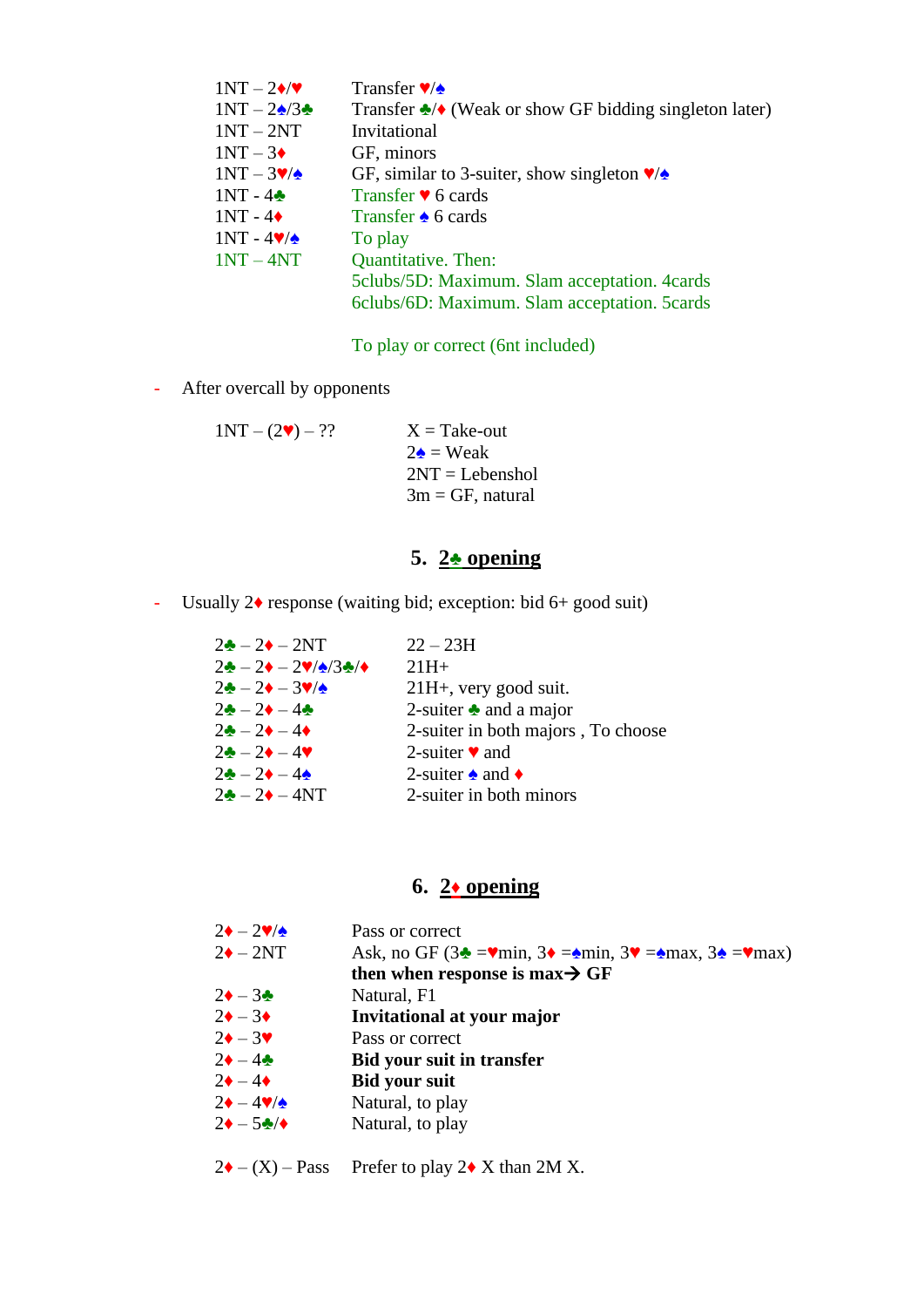# **7. 2M opening**

| Natural, F1                                                                                                                         |
|-------------------------------------------------------------------------------------------------------------------------------------|
| Ask, no GF $(3\triangleq -\triangleq \min, 3\triangleq -\diamondq \min, 3\triangleq -\triangleq \max, 3\triangleq -\diamondq \max)$ |
| then when response is max $\rightarrow$ GF                                                                                          |
| Pass or correct                                                                                                                     |
| Invitational at your major                                                                                                          |
| Pass or correct                                                                                                                     |
| Natural, to play                                                                                                                    |
| <b>Bid your minor</b>                                                                                                               |
| Natural, to play                                                                                                                    |
|                                                                                                                                     |

# **8. 2NT opening**

| 3 <sub>2</sub>             |                                                | Stayman ( $3\bullet$ = no majors)                        |
|----------------------------|------------------------------------------------|----------------------------------------------------------|
|                            | $2NT - 3\clubsuit - 3\spadesuit - 3\spadesuit$ | Smolen $(4 \text{ in } \bullet \bullet \bullet)$         |
|                            |                                                | Smolen (4 in $\triangle$ and 5 in $\blacktriangledown$ ) |
| $3\bullet$                 |                                                | Transfer ( $3\blacktriangledown$ = Fit, $3NT$ = no fit)  |
| 3 <sup>4</sup>             |                                                | Transfer ( $3\triangle$ = Fit, $3NT$ = no fit)           |
| $3\spadesuit$              |                                                | Minors, slam try ( <b>FG</b> at least)                   |
| 34 menores (4-4 OR BETTER) |                                                |                                                          |
|                            | 3st l                                          | no tengo menor 4to                                       |
|                            | $4\clubsuit$                                   | $4+$ cartas                                              |
|                            | $4\bullet$                                     | 4+ cartas                                                |
|                            | $4$ $\bullet$                                  | dobleton en ♥ 3244. Then 4rkc                            |
|                            | $4\spadesuit$                                  | dobleton en ▲ 2344. Then 4rkc                            |
|                            |                                                |                                                          |
| $4\cdot 4$                 |                                                | Natural slam try $(4NT = No$ interest)                   |
| $5\cdot 5$                 |                                                | to play                                                  |

# **9. 3NT opening**

### **7 or 8 solid minor suit**

| $3NT - 4/5/6/7/7$ | Pass or correct                                                                                                                                              |
|-------------------|--------------------------------------------------------------------------------------------------------------------------------------------------------------|
| $3NT-4\bullet$    | Ask for shortness                                                                                                                                            |
|                   | $4\blacktriangledown/\blacktriangle$ short in $\blacktriangledown/\blacktriangle$ then<br>$5\clubsuit/6\spadesuit/7\clubsuit =$ to pass or correct           |
|                   | 4NT short in other minor                                                                                                                                     |
|                   | $5\frac{1}{2}\sqrt{6\frac{1}{2}}$ = to pass or correct                                                                                                       |
|                   | $5\frac{1}{2}$ /5D no shortness, this is my suit (7222)                                                                                                      |
| $3NT - 4NT$       | Ask for number of cards in solid minor $(5\clubsuit = 7, 5\spadesuit = 8)$<br>5 $\bullet$ (after 5 $\bullet$ )/6 $\bullet$ /7 $\bullet$ = to pass or correct |

## **10. 4♣/4♦ opening**

Namyats: 7 or 8 suit with 0 or 1 loser in trumps. 3 or 4 total losers.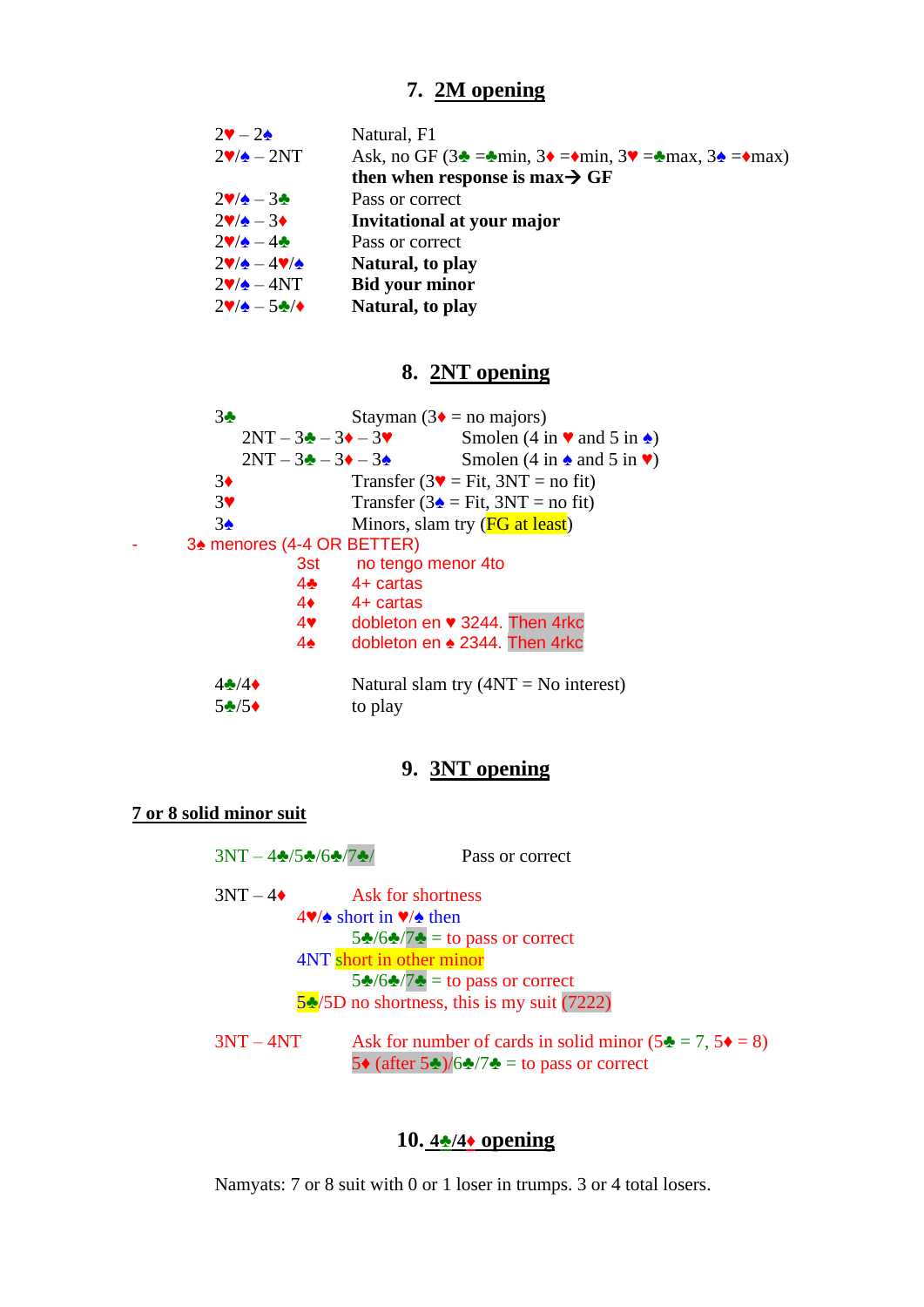| $4 - 49$              | Stop                                                                                                                                                                                                       |
|-----------------------|------------------------------------------------------------------------------------------------------------------------------------------------------------------------------------------------------------|
| $4\bullet - 4\bullet$ | Slam try, with 2+ kc, asking for 1-round controls ( $4\blacktriangledown = \blacklozenge$ ,<br>$4\spadesuit = \spadesuit$ , $5\spadesuit/\spadesuit = \clubsuit/\spadesuit$ , $4NT =$ no 1-round control). |
| $4\clubsuit - 4NT$    | 5-kc Blackwood                                                                                                                                                                                             |
| $4\bullet - 4\bullet$ | Stop                                                                                                                                                                                                       |
| $4\bullet - 4\bullet$ | Slam try, with 2+ kc, asking for 1-round controls ( $4\triangle = \blacktriangleright$ ,<br>$5\frac{1}{2}$ $\sqrt{\sqrt{2}} = \frac{1}{2} \sqrt{\sqrt{2}}$ , $4NT = no 1$ -round control).                 |
| $4\bullet - 4NT$      | 5-kc Blackwood                                                                                                                                                                                             |

# **11.Special overcalls**

## **NON-LEAPING MICHAEL**

| $(3\blacktriangledown)$ – ?? | $4\clubsuit$ - $\clubsuit$ and $\spadesuit$<br>$4\bullet - \bullet$ and $\bullet$<br>$4$ Minors<br>4NT 4-KC Blackwood<br>3 Spades/ 3NT Natural.                                                                                                      |
|------------------------------|------------------------------------------------------------------------------------------------------------------------------------------------------------------------------------------------------------------------------------------------------|
| $(3\Delta)$ – ??             | $4\clubsuit - \clubsuit$ and $\blacktriangledown$<br>$4 \bullet - \bullet$ and $\bullet$<br>$4\triangle$ Minors<br>4NT 4-KC Blackwood<br>$4$ / 3NT Natural.                                                                                          |
| $(3 - )$ -??                 | 4 <sup>*</sup> MAJORS<br>$4 \rightarrow \bullet$ and 1Major (then bid S is encourag in H)<br>$3\blacklozenge$ /3 $\blacktriangledown$ /3 $\blacktriangle$ /3NT natural<br>$4\blacktriangledown/4\blacktriangle$ natural<br><b>4NT 4-KC Blackwood</b> |
| $(3 \cdot )$ -??             | 4◆ -- MAJORS<br>$4\clubsuit$ and 1Major (then bid S is encourag in H)<br>3♥/3♠/3NTS natural<br>$4\sqrt{4\phi}$ natural<br>4NT4-KC Blackwood                                                                                                          |
| $(4v) - ??$                  | 4NT Minors.<br>X takeout                                                                                                                                                                                                                             |
| $(4\spadesuit) - ??$         | 4NT Any 2-suiter.                                                                                                                                                                                                                                    |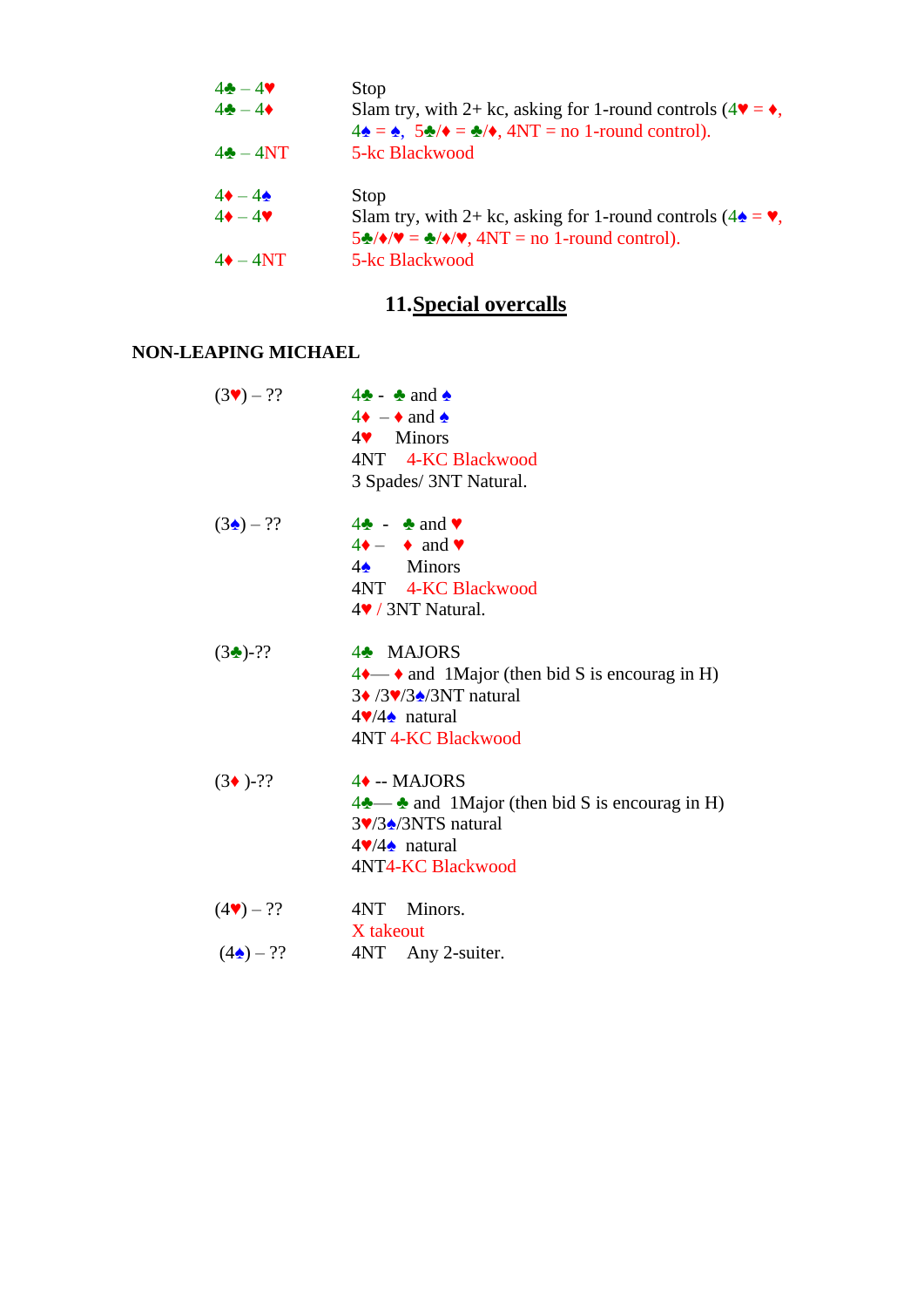### **12.Other agreements**

- To pass an opponent XX at 1-level means "Choose your best suit"; to pass an opponent XX at 2-level (or above) means "I want to play this contract XX".

### - **MICHAELS** :

**NON VUL**: 2-suiters bid are "weak"  $(8 - 11H)$  or "strong"  $(17H+)$ . With a  $12 -$ 16H hand we try to bid our suits. (1TR-2TR/1D-2D/ 1TR(D) 2ST Cor +minor **( not S+minor available**)). **Then, from the michaels side, if X is the strong hand. If bid suit is the weak hand**

#### **VUL: 12+. When 17+ we X later, if we can, to show the strength**

- After our 1NT or 2NT (natural) overcalls, we continue with Stayman  $(\triangle)$  and transfers
- After  $(1m)$  Pass  $(1M)$ , we bid 2M as natural (6 good cards, opening values).
- After  $(1x)$  Pass  $(1y)$ , we bid 1NT as natural (balanced,  $16 18$ H). Then we continue ALL NATURAL
- After  $(1x)$  Pass Pass we bid 1NT as natural (balanced,  $10 14$ H). Then we continue ALL NATURAL ( 5Cards suits)
- After Pass Pass Pass 2H/2S natural 6 cards 12-14 H
- After  $(1x)$  Pass Pass  $2NT$  Balanced 17-19 H

#### - **Lebenshol after 2-weak (1-suiter or 2-suiter):**

| $(2\triangle) - X - (P) - 3\triangle$                                                                 | 12+, 4 in $\blacktriangledown$ , without stopper |
|-------------------------------------------------------------------------------------------------------|--------------------------------------------------|
| $(2\triangle) - X - (P) - 3\triangle/\diamond/\diamond$                                               | $8-11H$ , $4+$ cards, natural                    |
| $(2\triangle) - X - (P) - 3NT$                                                                        | 12-15, without stopper                           |
| $(2\triangle) - X - (P) - 4NT$                                                                        | Invitative 6NT, with stopper                     |
| $(2\triangle) - X - (P) - 2NT - (P) - 3\triangle$ - (P) - 3. 12+, 4 in $\triangledown$ , with stopper |                                                  |
| $(2\triangle) - X - (P) - 2NT - (P) - 3\triangle - (P) - P/3\diamond / \vee 0-7$ , 4+ cards, natural  |                                                  |
| $(2\spadesuit) - X - (P) - 2NT - (P) - 3\spadesuit - (P) - 3NT$ 12-15, with stopper                   |                                                  |

#### **BLACKWOOD 5kc 14(5c)/30(5d) (5H/S is 2/5)**

- A jump 5NT bid is "Choose a slam"; a non-jump 5NT bid is 41-30 5-card **Blackwood** if 4NT was not used as Blackwood (opponents preemptive or we cue-bid at 5-level – usually with a void).
- After 5-card 4NT Blackwood (special responses:  $5NT = 2$  Aces Even number of Aces and void;  $6x = 1$  Ace Odd number Aces and void in x), 5NT is specific King asking: 6 trump suit = 0,  $6NT = 3$ , Other = First king (if partner wants another King to bid 7, he bids that suit).
- After 5-card 4NT Blackwood, next avalaible bid is Q-trump asking: trump suit  $=$ No, Other = Yes, and same meaning as specific kings response (exception: 5NT = Queen but no side Kings).